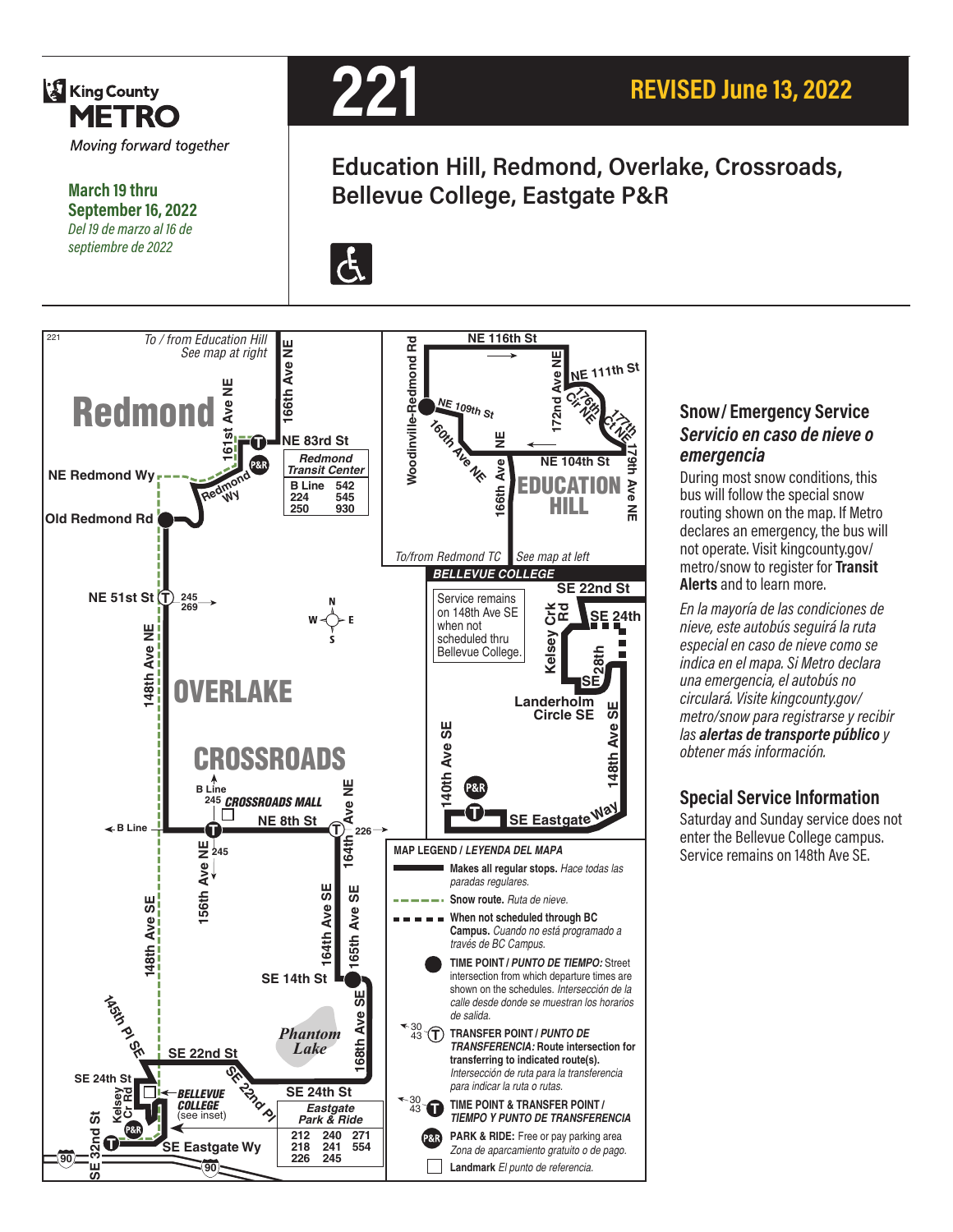### Route 221 Monday thru Friday to Crossroads, Eastgate

*Servicio de lunes a viernes a Crossroads, Eastgate*

|                                                                                                                    | <b>Education</b><br><b>Hill</b>          |                              |                                        | <b>Crossroads</b>            |                               |                                                |
|--------------------------------------------------------------------------------------------------------------------|------------------------------------------|------------------------------|----------------------------------------|------------------------------|-------------------------------|------------------------------------------------|
| Redmond TC<br>Bay 5                                                                                                | Wdnvl-<br>Redmond<br>Rd & NE<br>109th St | Redmond TC<br>Bay 4          | 148th Ave<br>NE & Old<br>Redmond<br>Rd | 156th Ave NE SE 14th St &    | & NE 8th St 165th Ave SE      | Eastgate<br>P&R Bay 1                          |
| Stop #71960                                                                                                        | Stop #74041                              | Stop #71961                  | Stop #73130                            | Stop #68200                  | Stop #66880                   | Stop #67014                                    |
| 4:57<br>5:27<br>5:57<br>6:25                                                                                       | 5:04<br>5:34<br>6:04<br>6:32             | 5:17<br>5:47<br>6:17<br>6:47 | 5:22<br>5:52<br>6:23<br>6:54           | 5:33<br>6:03<br>6:34<br>7:07 | 5:38b<br>6:08<br>6:40<br>7:13 | 5:48<br>6:23<br>6:56<br>7:30                   |
| 6:55<br>7:25                                                                                                       | 7:02<br>7:32                             | 7:19<br>7:50                 | 7:26<br>7:57                           | 7:42<br>8:13                 | 7:48<br>8:19                  | 8:05<br>8:36 <sup>‡</sup>                      |
| 7:49<br>8:19<br>8:48                                                                                               | 7:56<br>8:26<br>8:55                     | 8:14<br>8:44<br>9:13         | 8:21<br>8:51<br>9:20                   | 8:37<br>9:09<br>9:38         | 8:43<br>9:16<br>9:45          | 9:00‡<br>9:33 <sup>‡</sup><br>10:01‡           |
| 9:19<br>9:51<br>10:21                                                                                              | 9:26<br>9:58<br>10:28                    | 9:43<br>10:15<br>10:45       | 9:50<br>10:21<br>10:51                 | 10:04<br>10:35<br>11:05      | 10:10<br>10:41<br>11:11       | 10:26‡<br>10:57‡<br>11:27‡                     |
| 10:51<br>11:21<br>11:51                                                                                            | 10:58<br>11:28<br>11:58                  | 11:15<br>11:45<br>12:15      | 11:21<br>11:51<br>12:21                | 11:35<br>12:05<br>12:35      | 11:41<br>12:11<br>12:41       | 11:57‡<br>12:27‡<br>12:57‡                     |
| 12:21                                                                                                              | 12:28                                    | 12:45<br>1:17<br>1:47        | 12:51<br>1:23<br>1:53                  | 1:05<br>1:36<br>2:06         | 1:11<br>1:42<br>2:13          | 1:27‡<br>1:58‡<br>$2:31 \pm$                   |
|                                                                                                                    |                                          | 2:17<br>2:47<br>3:17         | 2:23<br>2:53<br>3:23                   | 2:36<br>3:06<br>3:36         | 2:43<br>3:13<br>3:43          | 3:01#<br>3:31#<br>4:02‡                        |
| $\overline{\phantom{0}}$                                                                                           | └                                        | 3:47<br>4:17                 | 3:53<br>4:24                           | 4:08<br>4:40                 | 4:15<br>4:47                  | 4:35 <sup>‡</sup><br>5:07‡                     |
| -                                                                                                                  | -                                        | 4:47                         | 4:54                                   | 5:10                         | 5:17                          | $5:37$ ‡                                       |
| $\overline{\phantom{0}}$<br>$\overline{\phantom{0}}$                                                               | $\overline{\phantom{0}}$                 | 5:17<br>5:47<br>6:17         | 5:24<br>5:54<br>6:24                   | 5:40<br>6:10<br>6:40         | 5:47<br>6:17<br>6:47          | 6:07 <sup>‡</sup><br>6:37 <sup>‡</sup><br>7:05 |
| $-$                                                                                                                |                                          | 7:17<br>8:17                 | 7:23<br>8:22                           | 7:36<br>8:33                 | 7:42<br>8:38                  | 7:58<br>8:52                                   |
| -                                                                                                                  |                                          | 9:25                         | 9:30                                   | 9:40                         | 9:45                          | 9:59                                           |
|                                                                                                                    |                                          | 10:24<br>11:24               | 10:29<br>11:29                         | 10:39<br>11:40               | 10:44<br>11:45b               | 10:56<br>11:55                                 |
| <b>Bold PM time</b><br>b<br>Does not serve Bellevue College. Service stays on 148th Ave SE and SE<br>$04 + h$ $0+$ |                                          |                              |                                        |                              |                               |                                                |

24th St.

‡ Estimated time.

**This trip is cancelled.** To address ongoing operational and vehicle maintenance capacity limitations, some trips have been temporarily cancelled.

# Route 221 Monday thru Friday to Redmond, Education Hill

*Servicio de lunes a viernes a Redmond, Education Hill*

|                                                                                                                                       |                              | <b>Crossroads</b>                        |                                        |                                  | <b>Education</b><br>Hill                 |                            |
|---------------------------------------------------------------------------------------------------------------------------------------|------------------------------|------------------------------------------|----------------------------------------|----------------------------------|------------------------------------------|----------------------------|
| Eastgate<br>P&R Bay 2                                                                                                                 | 165th Ave SE                 | SE 14th St & 156th Ave NE<br>& NE 8th St | 148th Ave<br>NE & Old<br>Redmond<br>Rd | <b>Redmond TC</b><br>Bay 5       | Wdnyl-<br>Redmond<br>Rd & NE<br>109th St | <b>Redmond TC</b><br>Bay 5 |
| Stop #67015                                                                                                                           | Stop #67150                  | Stop #67470                              | Stop #72420                            | Stop #71960                      | Stop #74041                              | Stop #71960                |
| 5:13b<br>5:42b<br>6:08<br>6:37                                                                                                        | 5:21<br>5:50<br>6:21<br>6:50 | 5:26<br>5:55<br>6:27<br>6:56             | 5:38<br>6:07<br>6:39<br>7:08           | 5:44c<br>6:13c<br>6:45c<br>7:14c |                                          |                            |
| 7:17<br>7:47                                                                                                                          | 7:30<br>8:02                 | 7:37<br>8:09                             | 7:51<br>8:23                           | 7:57c<br>8:32c                   |                                          |                            |
| 8:19<br>8:52<br>9:18                                                                                                                  | 8:34<br>9:07<br>9:33         | 8:41<br>9:13<br>9:39                     | 8:55<br>9:27<br>9:53                   | 9:04c<br>9:36c<br>10:02c         |                                          |                            |
| 9:48<br>10:17<br>10:47                                                                                                                | 10:03<br>10:32<br>11:02      | 10:09<br>10:38<br>11:08                  | 10:23<br>10:52<br>11:22                | 10:32c<br>11:01c<br>11:31c       |                                          | $\equiv$                   |
| 11:17<br>11:47<br>12:17                                                                                                               | 11:32<br>12:02<br>12:32      | 11:38<br>12:08<br>12:39                  | 11:52<br>12:21<br>12:52                | 12:01c<br>12:30<br>1:01          | 12:38<br>1:09                            | 12:56<br>1:27              |
| 12:47<br>1:17<br>1:47                                                                                                                 | 1:02<br>1:32<br>2:02         | 1:09<br>1:39<br>2:09                     | 1:22<br>1:52<br>2:22                   | 1:31<br>2:01<br>2:31             | 1:39<br>2:09<br>2:39                     | 1:57<br>2:27<br>2:57       |
| 2:17<br>2:47<br>3:17                                                                                                                  | 2:32<br>3:02<br>3:32         | 2:39<br>3:09<br>3:41                     | 2:52<br>3:22<br>3:55                   | 3:01<br>3:31<br>4:05             | 3:09<br>3:40<br>4:14                     | 3:27<br>4:00<br>4:35       |
| 3:49<br>4:22<br>4:52                                                                                                                  | 4:05<br>4:38<br>5:08         | 4:14<br>4:47<br>5:17                     | 4:29<br>5:02<br>5:32                   | 4:39<br>5:12<br>5:42             | 4:48<br>5:21<br>5:51                     | 5:09<br>5:43<br>6:13       |
| 5:22<br>5:52                                                                                                                          | 5:38<br>6:08                 | 5:47<br>6:16                             | 6:02<br>6:29                           | 6:11<br>6:36                     | 6:20<br>6:43                             | 6:41<br>7:04               |
| 6:22                                                                                                                                  | 6:37                         | 6:44                                     | 6:57                                   | 7:04                             | 7:11                                     | 7:30                       |
| 7:22<br>8:17                                                                                                                          | 7:36<br>8:30                 | 7:43<br>8:37                             | 7:55<br>8:48                           | 8:02<br>8:54                     | 8:09<br>9:01                             | 8:27<br>9:16               |
| 9:17                                                                                                                                  | 9:29                         | 9:36                                     | 9:47                                   | 9:53                             | 10:00                                    | 10:15                      |
| 10:17                                                                                                                                 | 10:29                        | 10:36                                    | 10:47                                  | 10:53                            | 11:00                                    | 11:15                      |
| <b>Bold PM time</b><br>$-11$<br>$\mathbf{0}$ and $\mathbf{0}$<br>$1401L, A$ $\Omega$<br>$\overline{1}$ or<br>D<br>$D - H$ .<br>$\sim$ |                              |                                          |                                        |                                  |                                          |                            |

**b** Does not serve Bellevue College. Service stays on 148th Ave SE and SE 24th St.

c Serves Redmond TC Bay 1 at this time.

#### **Holiday Information** *Información sobre días festivos*

This route will operate its Sunday schedule on the following holidays. *Esta ruta operará según su horario de domingo en los siguientes días festivos.*

| <b>Memorial Day</b>     | May 30          |
|-------------------------|-----------------|
| Día de los Caídos       | 30 de mayo      |
| Independence Day        | July 4          |
| Día de la independencia | 4 de julio      |
| Labor Day               | September 5     |
| Día del Trabajo         | 5 de septiembre |